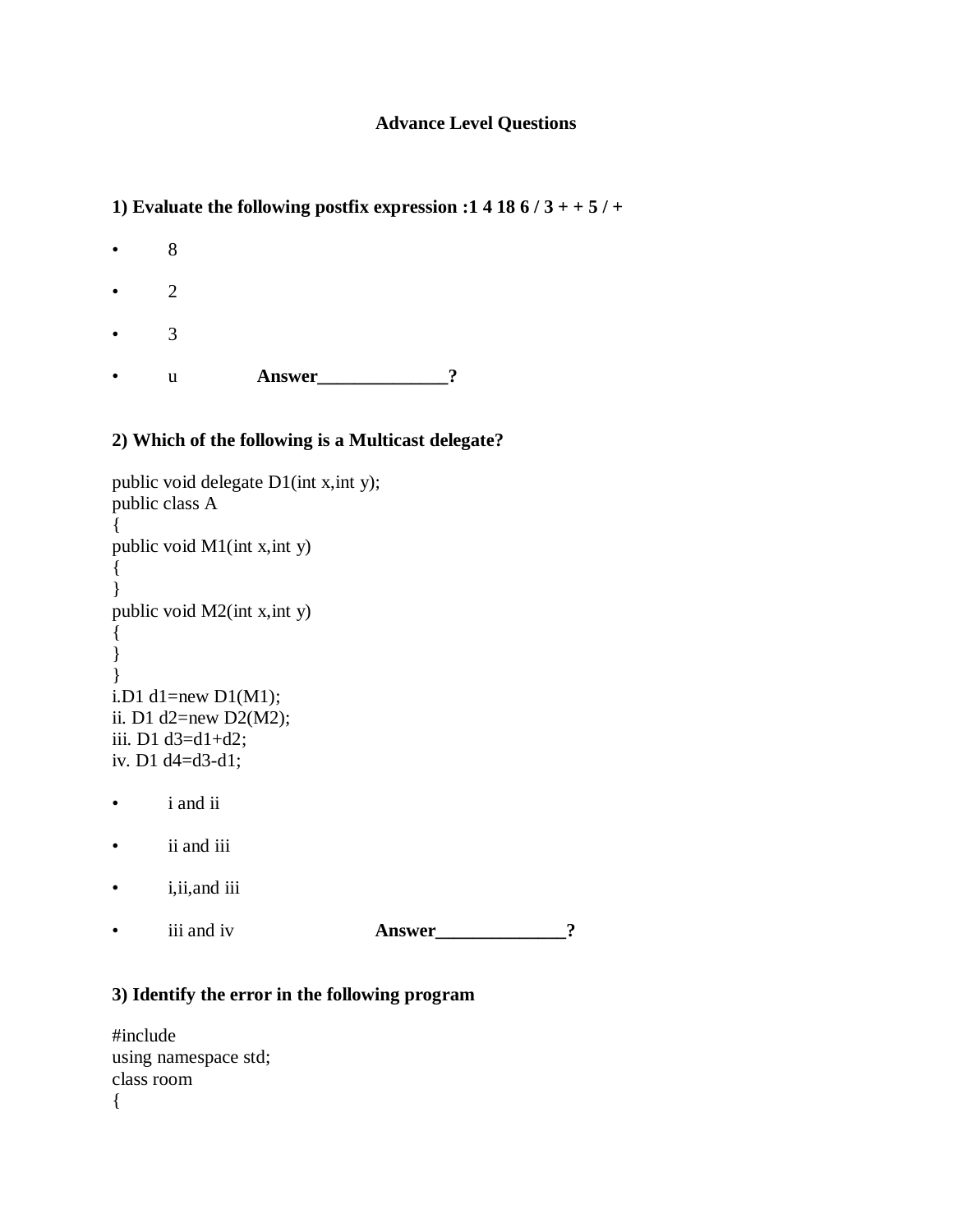```
int width,height;
void setvalue(int w, int h)
{
width = w;
height = h;
}
};
int main()
{
room r1;
r1.width = 12;
return 0;
} 
• r1.width = 12;
```
- $r1.width = 15;$
- $r1.width = 12,78$
- $r1.room = 12$ ; **Answer** \_\_\_\_\_\_\_\_\_\_\_\_\_\_?

# **4) What is the output of the following program?**

```
#include 
using namespace std;
class A
{
public:
void print()
{
cout <<" This is class A";
}
};
class B : public A
{
public:
void print()
{
cout <<" This is class B";
}
};
class C: public B { };
int main(void)
{
C c;
```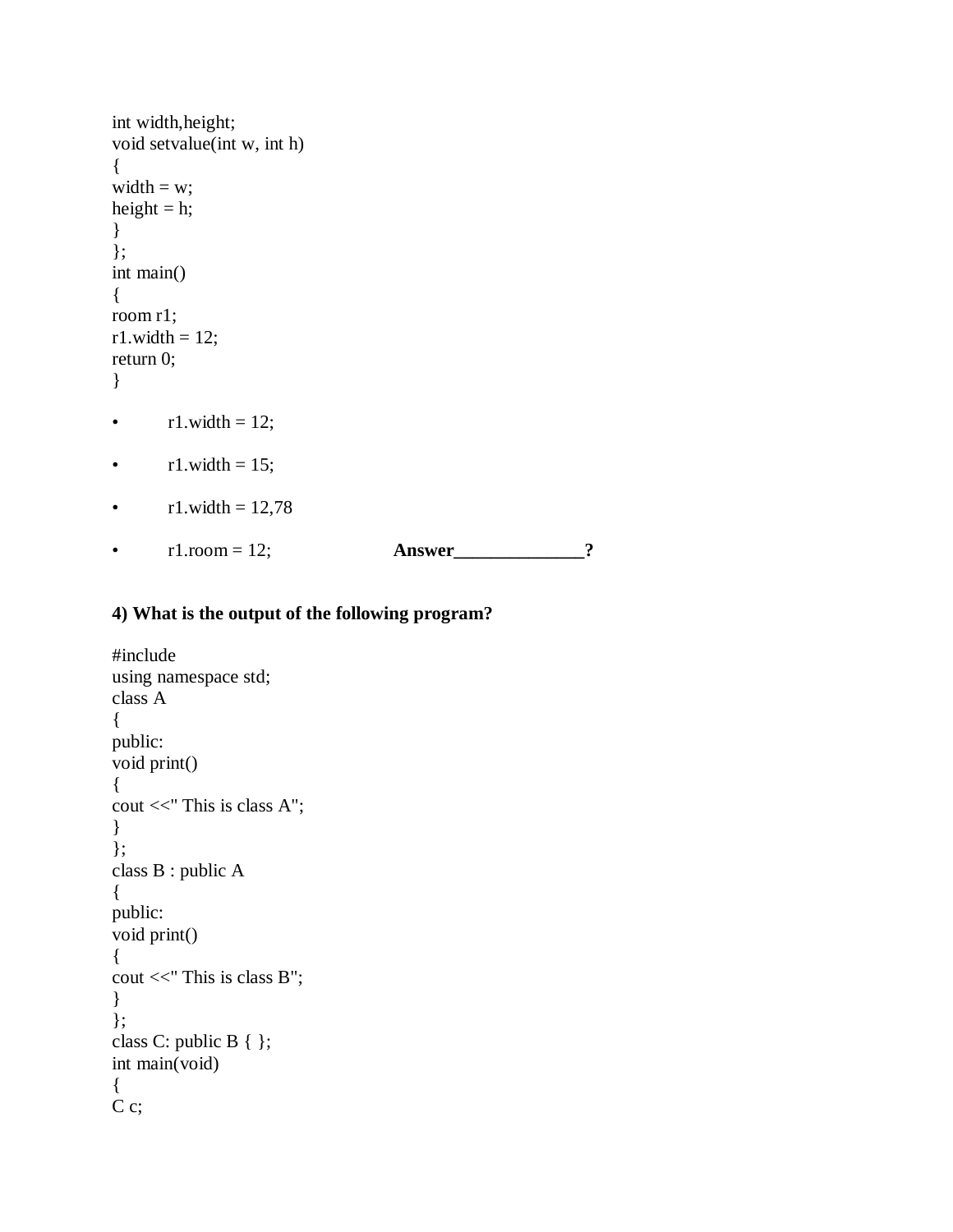| return $0$ ;                                         |                                           |               |  |
|------------------------------------------------------|-------------------------------------------|---------------|--|
|                                                      | This is class A                           |               |  |
|                                                      | This is class B                           |               |  |
|                                                      | Compiler Error: Ambiguous call to print() |               |  |
|                                                      | <b>Runtime Error</b>                      | <b>Answer</b> |  |
| 5) Which statement is true for the following example |                                           |               |  |
|                                                      |                                           |               |  |

createproceduresp\_emp\_sal(@empnoint,@salintoutput) as select@sal=salaryfromemployeewherepkempno=@empno return

go -- to execute the procedure declare@empnoint=2 declare@salint execsp\_emp\_sal@empno,@sal print@sal

- The salary of the employee is displayed
- The OUTPUT keyword doesnot exist in procedures
- RETURN keyword can not be used in procedures
- No out put will be got, as @sal doesnot hold any value

**Answer\_\_\_\_\_\_\_\_\_\_\_\_\_\_?**

# **6) Which statements are true for the following examples.**

alterproceduresp\_emp\_sal(@empnoint) as declare@salint select@sal=salaryfromemployeewherepkempno=@empno return@sal go declare@empnoint=2 declare@salint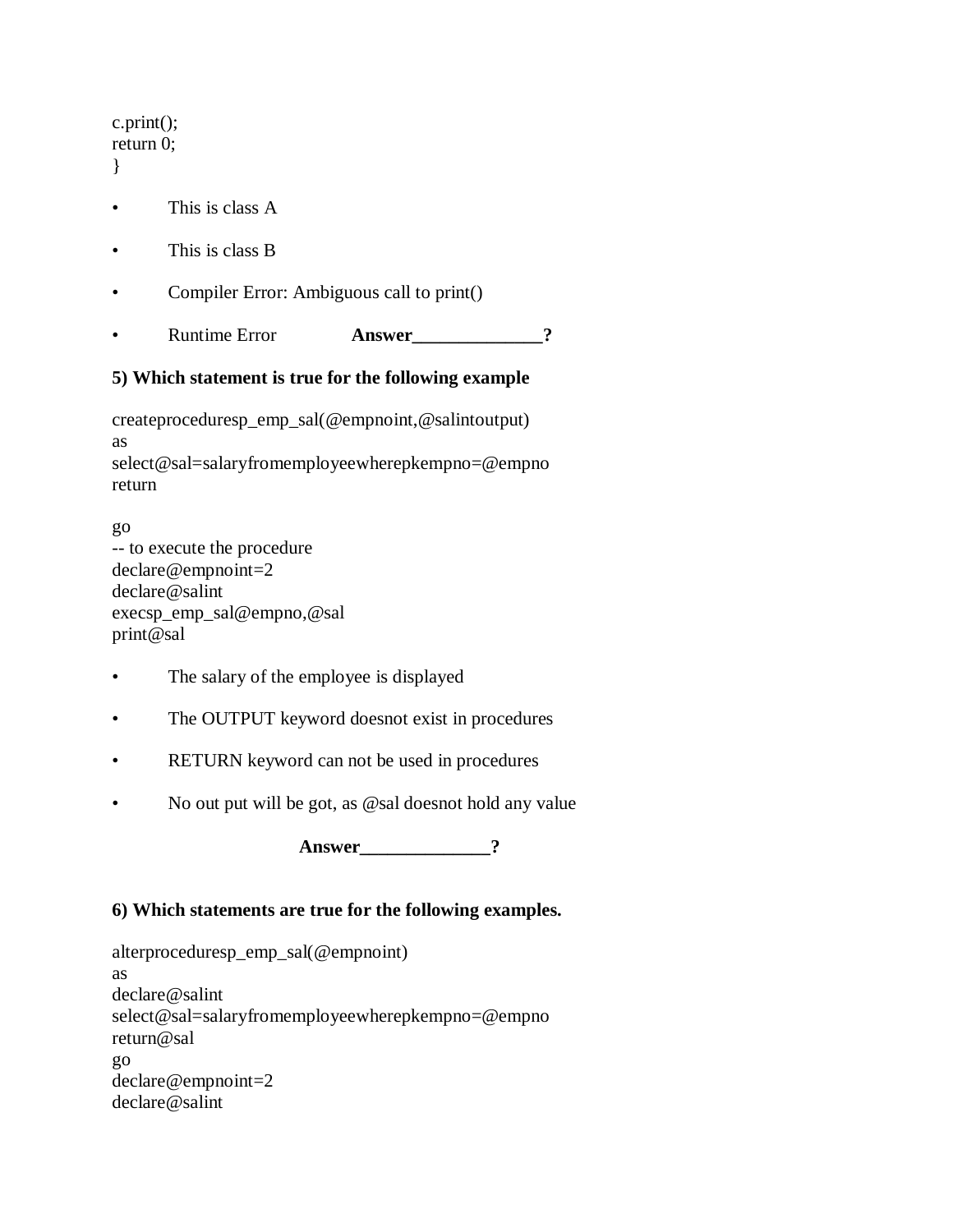exec@sal=sp\_emp\_sal@empno print@sal

• Procedure returns error as RETURN statement cannot be used used in stored procedures

exec@sal=sp\_emp\_sal@empno statement is syntactically wrong so values returned does not come into @sal variable in the calling procedures

- Successfully executes and displays the salary for a given employee
- Invalid PRINT statement as the @sal has to be converted into string.

Answer ?

#### 7) **session-1:**

settransactionisolationlevelsnapshot begintran select\*fromtrandemo select\*fromtrandemo rollbacktran

#### **session-2:**

begintran updatetrandemosetvalue=200 committran

#### **From the above example, state which statement is true**

- The user in session-2 is locked until all the select statements are executed in session-1
- The user in session-2 does not have to wait until all the select statements in session-2

User in session-2 goes into continuous wait even after the user in session-2 releases the lock

Rollback cannot be used in explicit transactions

Answer ?

#### **8) Find the output?**

public static class MySettings  $\left\{ \right.$ public static int Counter;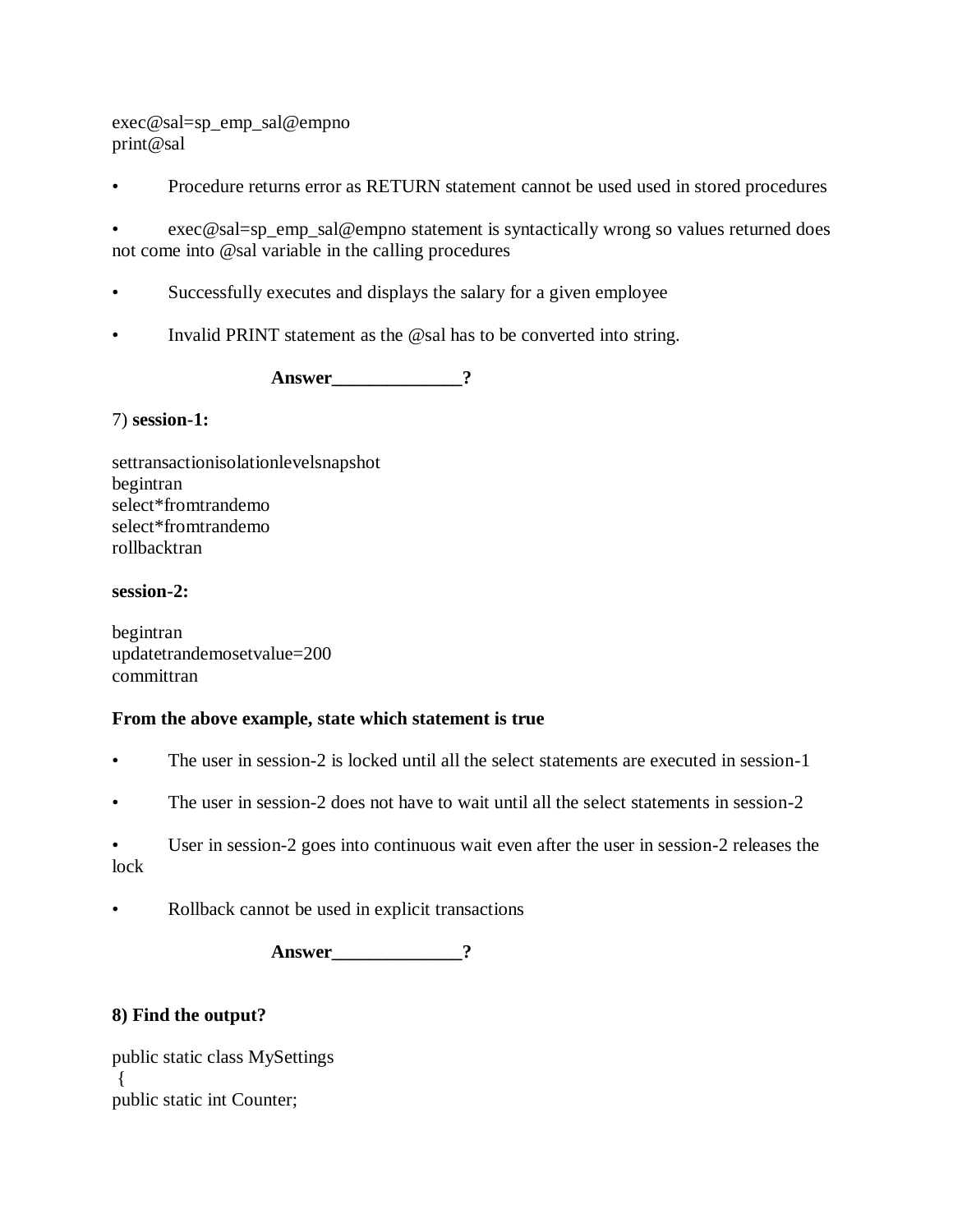} MySettings.Counter can be shared between

- All requests by all client
- All requests by a given client
- All code in same request
- None of the above **Answer** 2

## **9) which is valid**

```
function setCookie(cname, cvalue, exdays) 
{
var d = new Date();
d.setTime(d.getTime() + (exdays * 24 * 60 * 60 * 1000);
var expires = "expires="+d.toUTCString(); document.cookie = cname + "=" + cvalue + ";" +
expires + "; path=/";
}
function getCookie(cname) 
{ 
var name = cname + "=";
var ca = document.cookie.split(';');
for(var i = 0; i < ca.length; i++)
{ 
var c = \text{ca}[i];
while (c.charAt(0) == ''){c = c. substring(1);
 }
if (c.indexOf(name) == 0)
{
return c.substring(name.length, c.length); 
}
}
return ""; 
}
function checkCookie() 
{ 
var user = getCookie("username");
if (user != "")
{
alert("Welcome again " + user);
}
else
```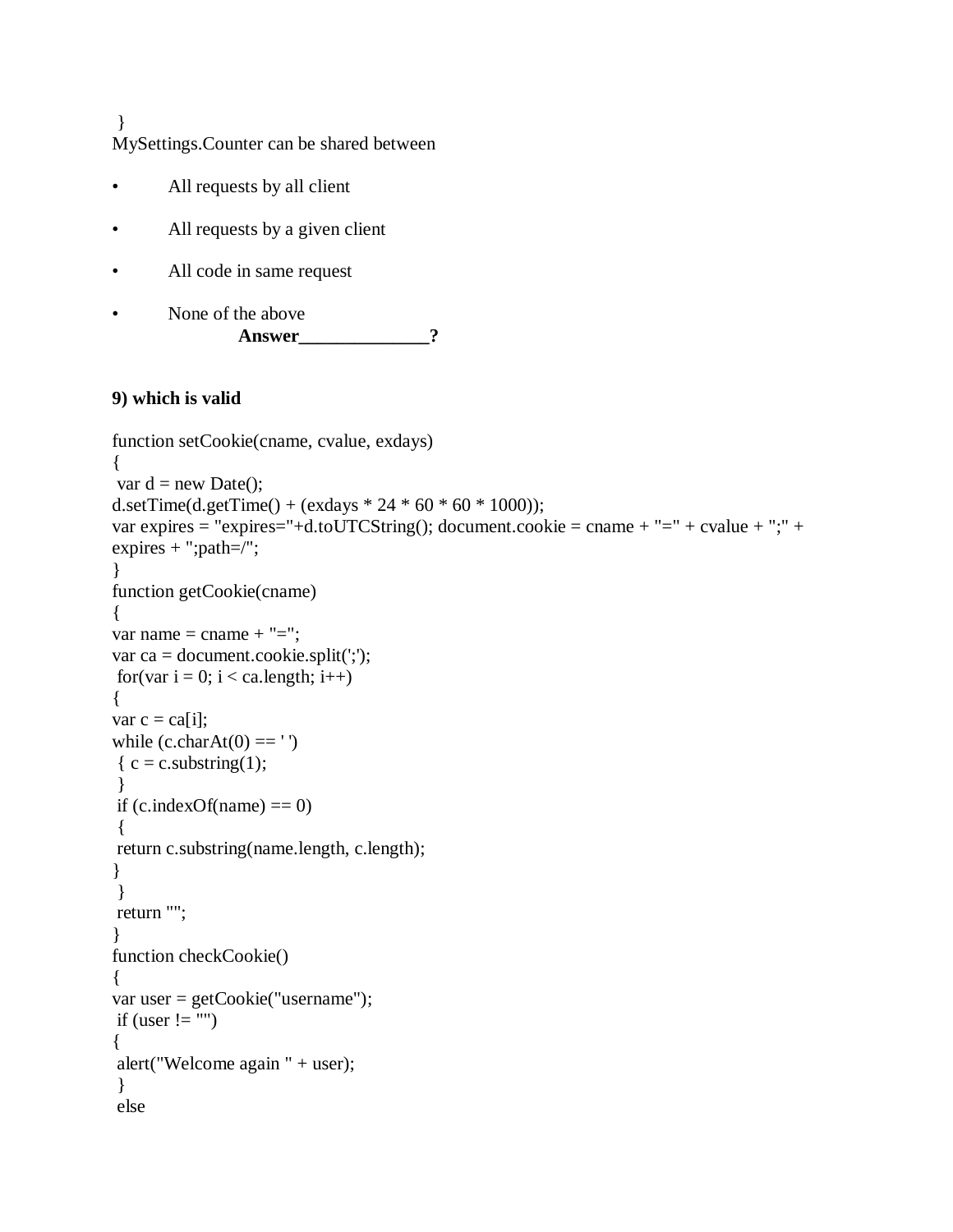```
{ 
user = prompt("Please enter your name:", ""); 
if (user != "" && user != null)
{
setCookie("username", user, 365); 
} 
}
} Answer______________?
```
# **10) Which of the following are valid for Action Method of a Controller**

- [HttpPost][HttpGet]public ActionResult Index() { }
- [AcceptVerb(HttpGet | HttpPost)] public ActionResult Index() { }
- [AcceptVerb(HttpGet | HttpPost)] public ActionResult Index() { }
- [AcceptVerb(HttpVerb.Get | HttpVerb.Post)] public ActionResult Index() { }

**Answer\_\_\_\_\_\_\_\_\_\_\_\_\_\_?**

# **11) Find the output?**

```
class SA
{
public static int S1;
static SA()
{
S1++;Console.WriteLine("In Static contructor: " + S1);
}
public SA()
{
+S1;Console.WriteLine("In constructor: " + S1);
}
}
class Program
{
static void Main(string[] args)
{
SA a = new SA;
}
}
       In Static constructor: 1
```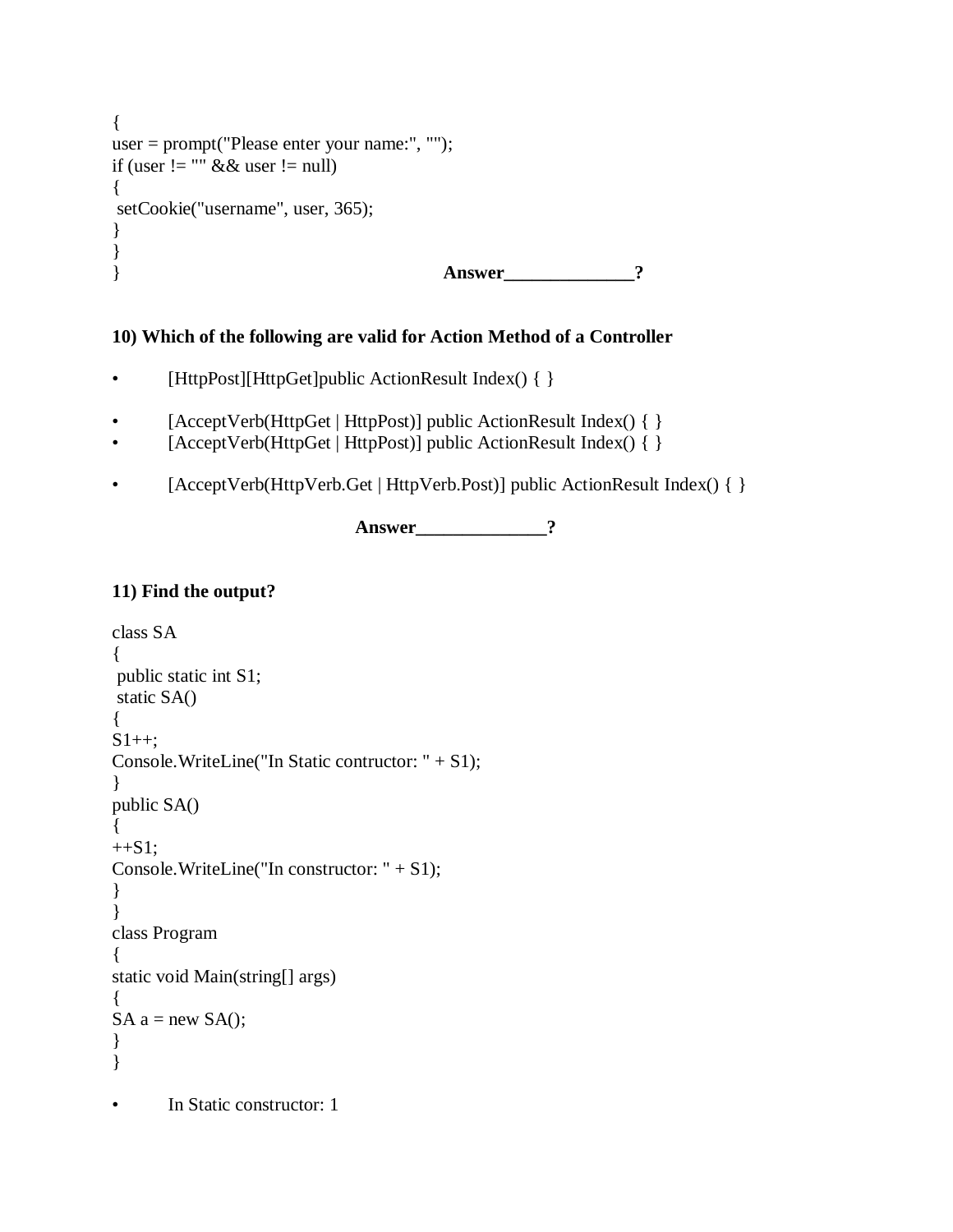- In constructor: 2
- Both A and B

Answer 2

### **12) What is the output?**

```
static class SA
{
public static int S1;
static SA()
{
S1++;Console.WriteLine("In Static contructor: " + S1);
}
public SA()
{
S1++;Console.WriteLine("In constructor: " + S1);
}
}
class Program
{
static void Main(string[] args)
{
SA a = new SA;
}
}
• In Static constructor: 1
• In constructor: 2
• Both A and B
       Compilation error
            Answer______________?
```
# **13) Which is correct using append element**

- \$("this is after paragraph").append("div");
- \$("div").append("this is after paragraph");
- $\mathcal{S}("div").$  append."this is after paragraph";